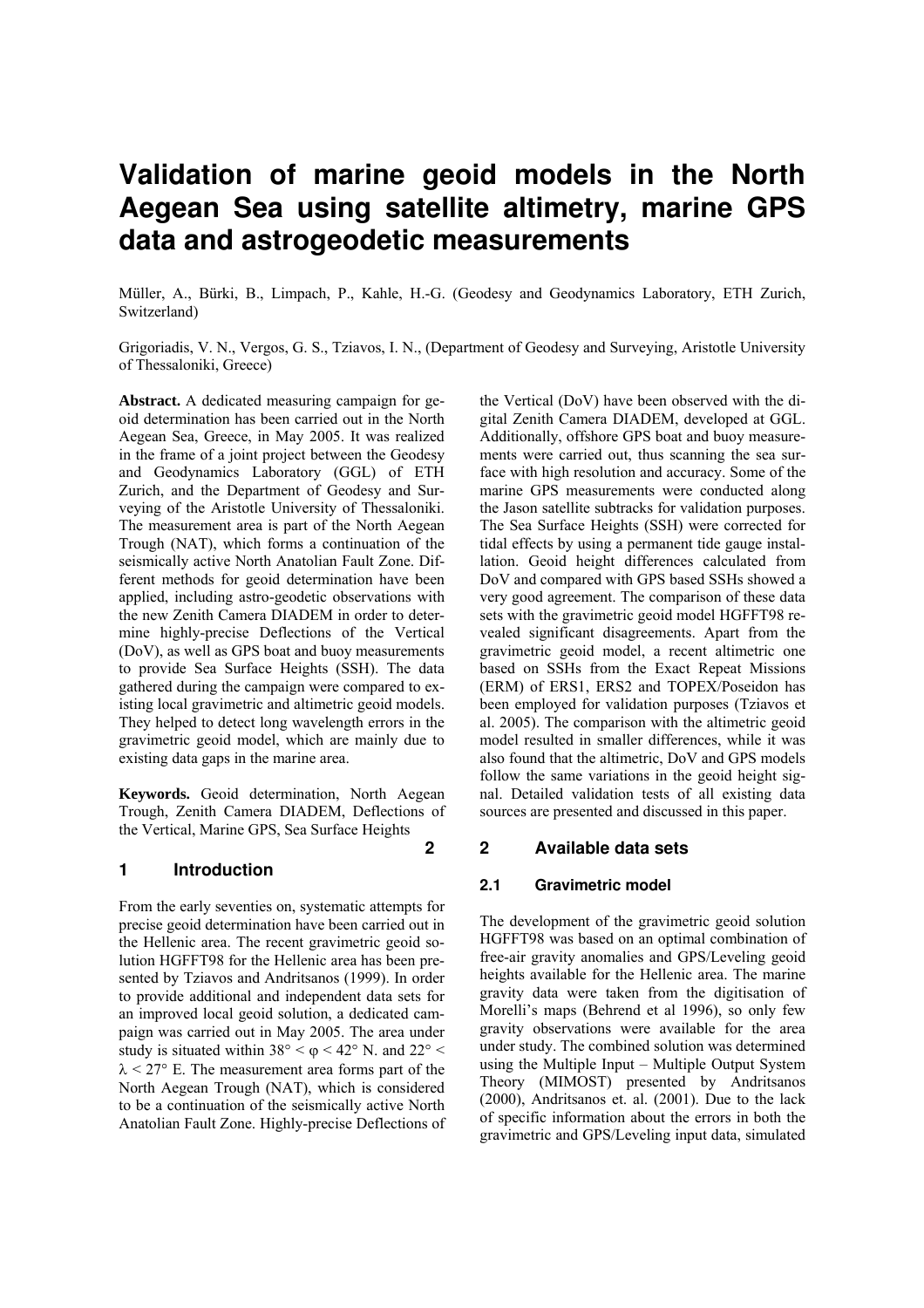noises were used as input error. Randomly distributed fields were generated using a standard deviation of  $\pm$ 5 mGal for the gravimetric data and  $\pm$ 5 cm for the GPS/Leveling ones. In the case of repeat altimetric missions an estimation of the input error Power Spectral Density PSD function can be directly evaluated using this successive information. The final solutions and the error PSD function of the MIMOST method were calculated according to the following equations:

$$
\begin{aligned} \hat{N}_\mathrm{o}=&\Big[H_{\hat{N}\mathrm{N}^\mathrm{gr}} \quad H_{\hat{N}\mathrm{N}^\mathrm{GPS}}\Big] \\ &\qquad \qquad \left(\begin{bmatrix} P_{N_\mathrm{o}^\mathrm{gr} N_\mathrm{o}^\mathrm{gr}} & P_{N_\mathrm{o}^\mathrm{gr} N_\mathrm{o}^\mathrm{GrS}} \\ P_{N_\mathrm{o} N_\mathrm{o}^\mathrm{gr}} & P_{N_\mathrm{o}^\mathrm{GrS} N_\mathrm{o}^\mathrm{GrS}} \end{bmatrix} - \begin{bmatrix} P_{m^\mathrm{gr} m^\mathrm{gr}} & 0 \\ 0 & P_{m^\mathrm{GrS} m^\mathrm{GrS}} \end{bmatrix} \right] \\ &\qquad \qquad \left(\begin{bmatrix} P_{N_\mathrm{o}^\mathrm{gr} N_\mathrm{o}^\mathrm{gr}} & P_{N_\mathrm{o}^\mathrm{gr} N_\mathrm{o}^\mathrm{GrS}} \\ P_{N_\mathrm{o} m N_\mathrm{o}^\mathrm{gr}} & P_{N_\mathrm{o}^\mathrm{GrS} N_\mathrm{o}^\mathrm{GrS}} \end{bmatrix}^{-1} \begin{bmatrix} N_\mathrm{o}^\mathrm{gr} \\ N_\mathrm{o}^\mathrm{GrS} \end{bmatrix} \\ &\qquad \qquad \left(\begin{bmatrix} \mathrm{cl.1} \end{bmatrix} \right) \end{aligned}
$$

$$
\begin{aligned} P_{\hat{e}\hat{e}} &= \Big\{ \Big[ H_{\hat{N}N^{\text{gr}}} \quad H_{\hat{N}N^{\text{GPS}}}\Big] \\ & \qquad \qquad \left[ \begin{bmatrix} P_{N^{\text{gr}}_0N^{\text{gr}}_0} & P_{N^{\text{gr}}_0N^{\text{GPS}}_0} \\ P_{N_{\text{e}}N^{\text{gr}}_0} & P_{N^{\text{GPS}}_0N^{\text{CF}}_0} \end{bmatrix} - \begin{bmatrix} P_{m^{\text{gr}}m^{\text{gr}}} & 0 \\ 0 & P_{m^{\text{GPS}}_0N^{\text{CF}}_0} \end{bmatrix} \Big] \Big] - \\ & \qquad \qquad \left[ \begin{bmatrix} \hat{H}^*_{\hat{N}_0N^{\text{gr}}_0} & \hat{H}_{\hat{N}_0N^{\text{OPS}}_0} \end{bmatrix} \right] \Bigg[ \begin{bmatrix} P_{N^{\text{gr}}_0N^{\text{gr}}_0} & P_{N^{\text{gr}}_0N^{\text{GR}}_0} \\ P_{N_{\text{e}}N^{\text{gr}}_0} & P_{N^{\text{CF}}_0N^{\text{CF}}_0} \end{bmatrix} \Bigg] \\ & \qquad \qquad \left[ \begin{bmatrix} H^*_{\hat{N}N^{\text{gr}}} \\ H^*_{\hat{N}N^{\text{GPS}}}\end{bmatrix} - \begin{bmatrix} \hat{H}^*_{\hat{N}_0N^{\text{gr}}_0} \\ \hat{H}^*_{\hat{N}_0N^{\text{CF}}_0} \end{bmatrix} \right] \Bigg[ \begin{bmatrix} \hat{H}_{\hat{N}_0N^{\text{gr}}_0} \\ \hat{H}_{\hat{N}_0N^{\text{CF}}_0} \end{bmatrix} \Bigg] \\ & \qquad \qquad \left[ \begin{bmatrix} P_{m^{\text{gr}}m^{\text{gr}}} & 0 \\ 0 & P_{m^{\text{Gr}}S_{m^{\text{GR}}}} \end{bmatrix} \Bigg[ \begin{bmatrix} H^*_{\hat{N}N^{\text{gr}}} \\ H^*_{\hat{N}N^{\text{CF}}_0} \end{bmatrix} \right] \end{aligned}
$$

(eq.2)

where  $N<sub>o</sub>$  is the combined geoid estimation,  $N<sub>gr</sub>$ and  $N<sup>GPS</sup>$  are the pure gravimetric and GPS/Leveling signals respectively,  $N_0^{\text{gt}}$  and  $N_0^{\text{GPS}}$ are the gravimetric and GPS/Leveling observations,  $m<sup>gr</sup>$  and  $m<sup>GPS</sup>$  are the input noises,  $H_{xy}$  is the theoretical operator that connects the pure input and output signals,  $\hat{H}_{x_0y_0}$  is the optimum frequency impulse response function,  $P_{\hat{e}\hat{e}}$  is the error PSD function and *e* is the noise of the output signal.



Fig. 1: A dual-input single output system for the prediction of geoid heights.

An Input-Output system of the kind described above and used for the development of the gravimetric model HGFFT98 is given in Fig. 1.

## **2.2 Altimetric model**

The altimetric geoid model used as validation data set was computed from a combination of altimetric data from the ERM missions of ERS1/2 and TOPEX/Poseidon (T/P) (AVISO 1998). The ERS1 data (95576 point values) are taken from the 35-day ERM mission from April 14, 1992 to December 13, 1993 and March 21, 1995 to May 16, 1995 phases *c* and *g,* respectively. From ERS2, six years worth of data have been used (368617 point values) covering the period from 1995 to 2001. Finally, nine years of the T/P SSHs were employed (488634 point values) covering the period from 1992 to 2001.

The final altimetric model developed was a combination from all data sets employing least squares collocation (LSC) (Tziavos et al. 2005), by using a remove-compute-restore method. Hereby the global geopotential solution EGM96 and the effects of the bathymetry have been taken into account. In addition, the altimetric SSHs have been crossover adjusted and stacked. Thus, data over a much wider region than the area under study were used (Fig. 2).



Fig. 2: Area under study for the development of the altimetric geoid and distribution of ERS1, ERS2 (gray) and T/P (black) tracks.

Moreover, the altimetric data have been reduced from the sea surface to the geoid using a local sea surface topography model developed by Rio (2004). The final altimetric geoid model for the North Aegean Sea is depicted in Fig. 3.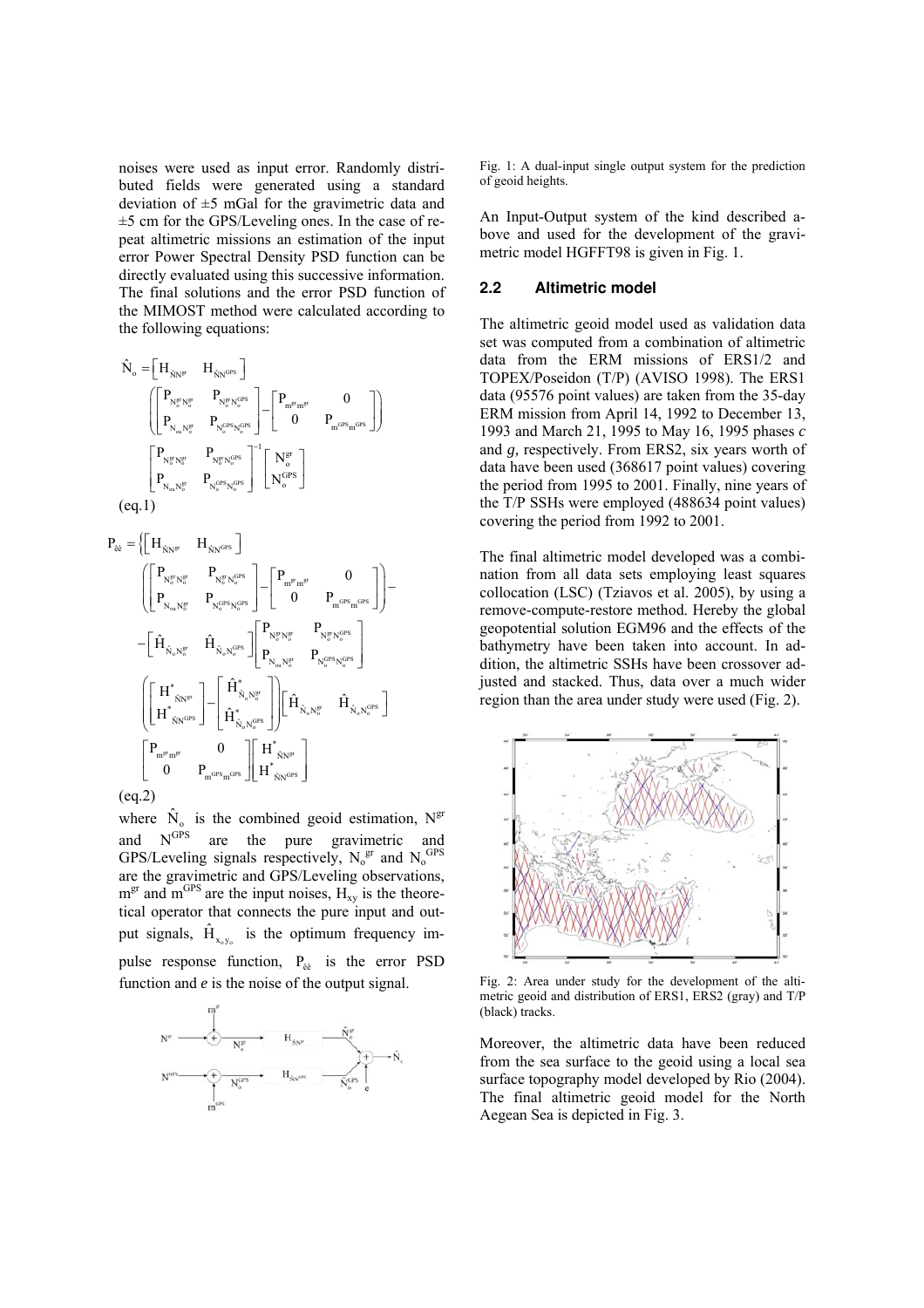

Fig. 3: The final LSC combined Mean Sea Surface model for North Aegean area.

#### **3 Field measurements**

## **3.1 DIADEM: Determination of Deflections of the Vertical**

The digital Zenith Camera DIADEM (**Di**gital **A**stronomical **De**flection **M**easuring system) determines the physical plumb line  $(\Phi, \Lambda)$  by directional measurements to the stars using a CCD camera (Fig. 4). The NS and WE components of the DoV (ξ,η) are determined using the following equations:

$$
\xi = \Phi - \varphi \tag{eq. 3}
$$

$$
\eta = (\Lambda - \lambda)\cos\varphi \tag{eq. 4}
$$

Differential GPS measurements have been carried out in order to provide geodetic coordinates with an adequate accuracy of better than 10 cm. The resulting DoV show an accuracy of about 0.15 arcsec. For detailed information about the instrumentation and method refer to Müller et al. (2004).

The distribution of Astro-stations was mainly motivated by the intention to cover the area around the North Aegean Trough (NAT), which is an important geological feature of the test area (Fig. 5). The NAT is a zone of deep water with maximum depths of up to 1500 m, trending from northeast to southwest across the North Aegean Sea. It forms the continuation of the seismically active North Anatolian Fault Zone. The NAT shows three distinctive depressions: the Sporades basin in southwest, the Mount Athos basin near Chalkidiki and the trough between the islands of Samothraki and Limnos (McNeill et al. 2004).



*Fig. 4: DIADEM deployment. To determine the geodetic position the GPS antenna was put on the lens. For the astroobservations it was removed.* 



*Fig. 5: Measuring area in the North Aegean Sea, Greece. The NAT as a zone of deep water is well recognizable.* 

The observations were carried out along the shoreline of the North Aegean Sea including the Sporades islands (Skiathos, Skopelos, Alonissos, Kira Panagia, Psathoura) and the islands of Thassos, Samothraki, Limnos and Agios Efstratios. Totally, 30 stations have been observed in 20 nights. In total 80 to 120 single solutions per station have been used for the determination of the direction of the local plumb line. The standard deviation of a single observation is better than 0.2 arcsec. The resulting DoV are shown in Fig. 6.



*Fig. 6: DoV determined with DIADEM. The vectors shown indicate the DoV projected into the horizontal plane (components are equal to* ξ *and* η*).*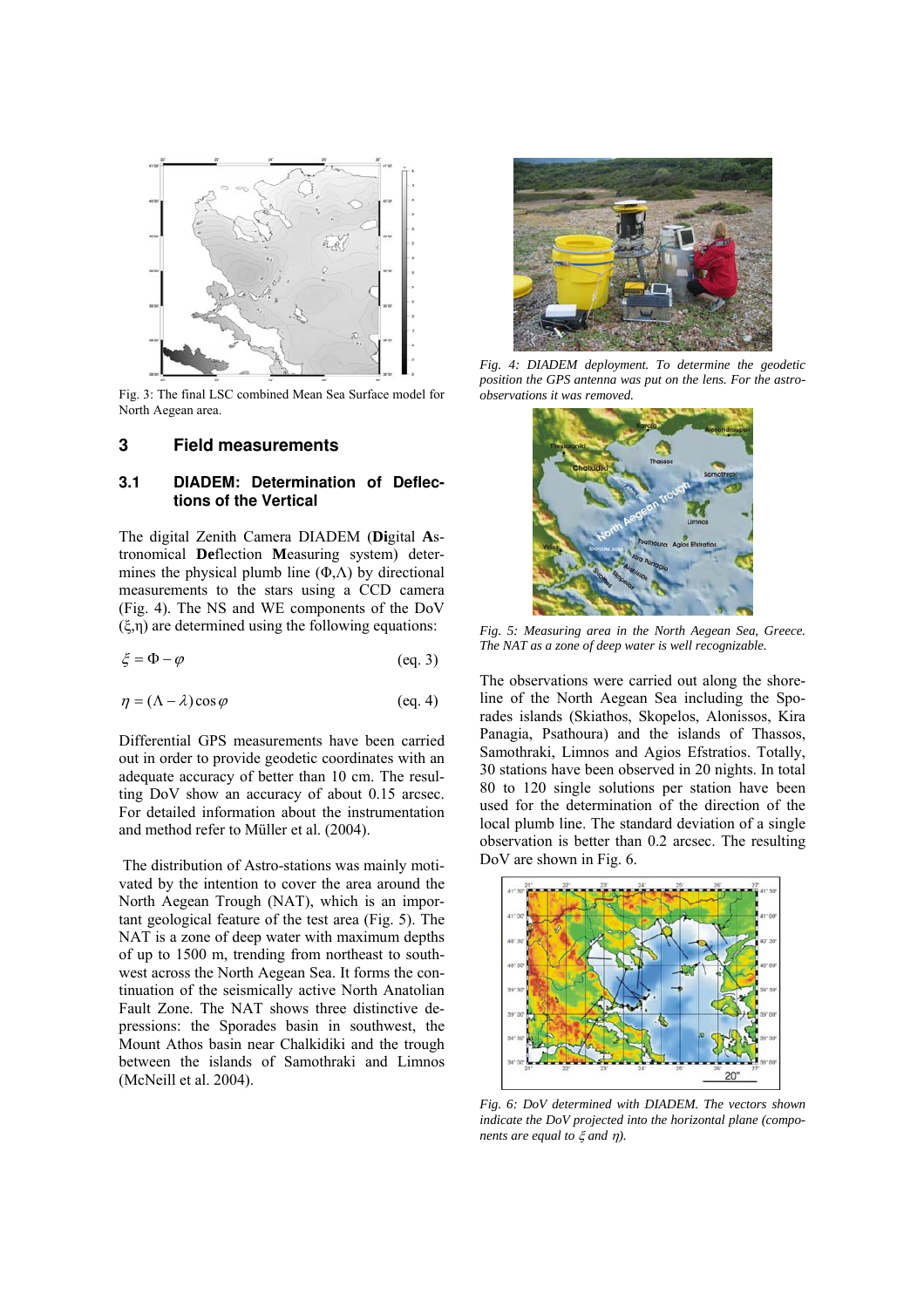The vectors on the three peninsulas of Chalkidiki, on the Sporades islands and on the islands of Thassos, Samothraki and Limnos clearly indicate the influence of the NAT representing a mass deficit with respect to the surrounding area. It is striking that on the island of Samothraki the DoV on the eastern station (Kipos) is about five times larger than on the western station (Kamariotissa) and nearly points to an opposite direction. This is mainly due to topographic and bathymetric features encountered there. The bathymetry at Kipos side shows a very steep gradient due to the trough between Limnos and Samothraki while at Kamariotissa the relief is much less inclined. The topography of the island is characterized by the Saos mountain, which reaches altitudes of up to 1600 m. This topographic mass excess causes larger gravity effects in the SE than in the NW of the island.

## **3.2 Marine GPS measurements: Determination of Sea Surface Heights**

Enhanced ground-based methods have been developed for the precise determination of Sea Surface Heights (SSH), consisting in shipborne multi-antenna GPS measurements and GPS equipped buoys (Fig. 6). The SSH data provide local-scale information on the short-wave structure of the gravity field and can be used to improve local marine geoid solutions. They also contain information on the local dynamic ocean topography (DOT) and can be used for the validation and calibration of radar altimeter satellites. In addition, they can provide a link between offshore radar altimeter data and tide-gauge records.



*Fig. 6: Left: GPS equipped buoy (diameter 35cm) containing receiver, antenna and battery. Right: sailing boat equipped with four GPS antennas (arrows).* 

Highly-precise GPS positioning of the buoys and the boat is achieved by simultaneously operating the buoy receivers, the receivers aboard the boat and several permanent terrestrial GPS reference stations, all operated at a sampling rate of 1 Hz. The coordinates of the reference stations are first determined with respect to the ITRF reference frame. The kinematic positions of the buoys and the boat are then determined through differential GPS carrier phase processing with respect to the reference stations. In order to derive the Sea Surface Topography (SST) from the instantaneous SSHs, several corrections have to be applied, especially for tides and atmospheric effects (inverse barometer effect). The tide corrections have been kindly provided by E.C. Pavlis from JCET using the GOT00.2 tide model. The local tidal effects have been determined by using own tide gauges installed in the survey area. The inverse barometer corrections have been computed over the entire Mediterranean Sea using ECMWF atmospheric pressure data.

Two GPS surveys have been carried out in 2004/2005, totaling more than 1000 nautical miles of ship tracks (Fig. 7). For calibration and validation purposes of radar altimeter missions, the survey area has been chosen in the vicinity of Jason-1 ground-tracks. Dedicated buoy measurements have been performed along these Jason-1 tracks, including deployments with direct Jason-1 cross-overs, which provide precise ground-truth SSH information during the overflight.

The bathymetric low of the NAT is associated with a distinct depression of the SST, which reaches a minimum of 37.5 m above the WGS84 ellipsoid. The SST in the surrounding area is more than 39 m, reaching more than 40.5 m towards the north of the survey area (Fig. 7 and 8).



*Fig. 7: Boat tracks with SSH profiles from combined shipborne/buoy GPS observations. Black lines: Jason-1 groundtracks. Background: bathymetry.*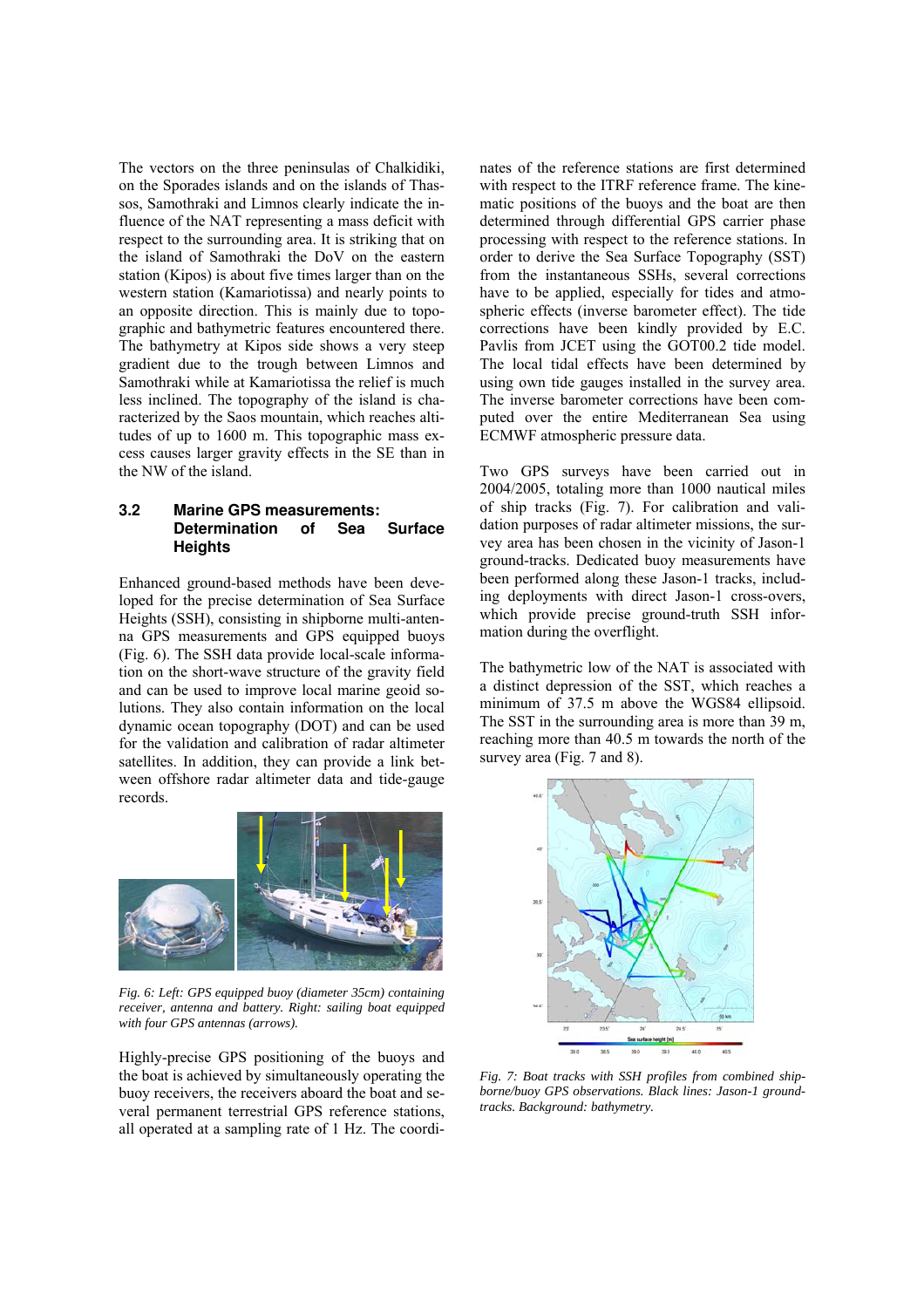

*Fig. 8: Preliminary SST obtained by griding the shipborne/ buoy GPS data from the 2005 campaign (white lines). Isolines interval: 0.05 m. (Note that parts of the surface are extrapolated).* 

## **4 Results**

### **4.1 Conversion of Deflections of the Vertical to geoid height differences**

To compare DoV with SSH, they were transformed to geoid height differences ∆N using the principle of astronomical leveling. The average of the vertical deflections (ξ,η) between neighbouring stations  $P_i$ and  $P_{i+1}$  results in the component  $\varepsilon_i$ :

$$
\varepsilon_i = \frac{\xi_i + \xi_{i+1}}{2} \cdot \cos \alpha_i + \frac{\eta_i + \eta_{i+1}}{2} \cdot \sin \alpha_i \qquad (eq. 5)
$$

The vertical deflection ε describes the inclination of the equipotential surface in azimuth α. The equipotential profile ∆N is obtained by integrating single height increments  $\varepsilon_i \cdot s_i$  from the first to the last station (n) of the profile:

$$
\Delta N = -\sum_{i=1}^{n-1} \varepsilon_i \cdot s_i \tag{eq.6}
$$

where  $s_i$  is the distance between the two stations.

#### **4.2 Comparison of different data sets**

The GPS based SSHs have been converted from the tide free to the mean tide system, and then corrected for the Mean Dynamic Sea Surface Topography (MDSST), yielding geoid heights in the mean tide system. These were re-converted to the tide free system, as the AUTH geoids are defined in this system. The overall corrections for the MDSST and the permanent tide effects were  $+5$  cm and  $+1.4$  cm, respectively, for the Northern Aegean Sea. By gridding the geoid heights, a preliminary shipborne geoid model (Limpach geoid) was obtained. For a comparison, the Limpach geoid as well as the gravimetric and altimetric geoids were interpolated onto profiles through selected DIADEM stations. Fig. 9 shows a representative example for a profile between Skiathos, Glossa, Skopelos, Patitiri, Gerakas, Kira Panagia South, Kira Panagia North and Psathoura. It presents the geoid height differences obtained from DoV, SSH, altimetric and gravimetric geoid. For a local comparison, all heights have been referenced to the same level based on the gravimetric solution. Concerning the relative geoid undulations, the GPS, DIADEM and altimetric data show a very good agreement. In contrast, the gravimetric geoid model reveals a significant discrepancy in the end of the profile (Patitiri-Gerakas-Kira Panagia-Psathoura) as evidenced by the relatively small slope between 60 and 80 km distance of the profile.



Fig. 9: Comparison between geoid height differences calculated from a) DoV b) SSH c) Altimetric geoid and d) Gravimetric geoid.

For a statistical approach, the gravimetric and the altimetric geoid models were interpolated onto the ship tracks. The heights obtained have been compared with the shipborne data. The mean difference between shipborne and gravimetric geoid heights is **70 cm** with a standard deviation of about **21 cm**.



Fig. 10: Difference between Limpach geoid and gravimetric geoid model (HGFFT98) along boat tracks.